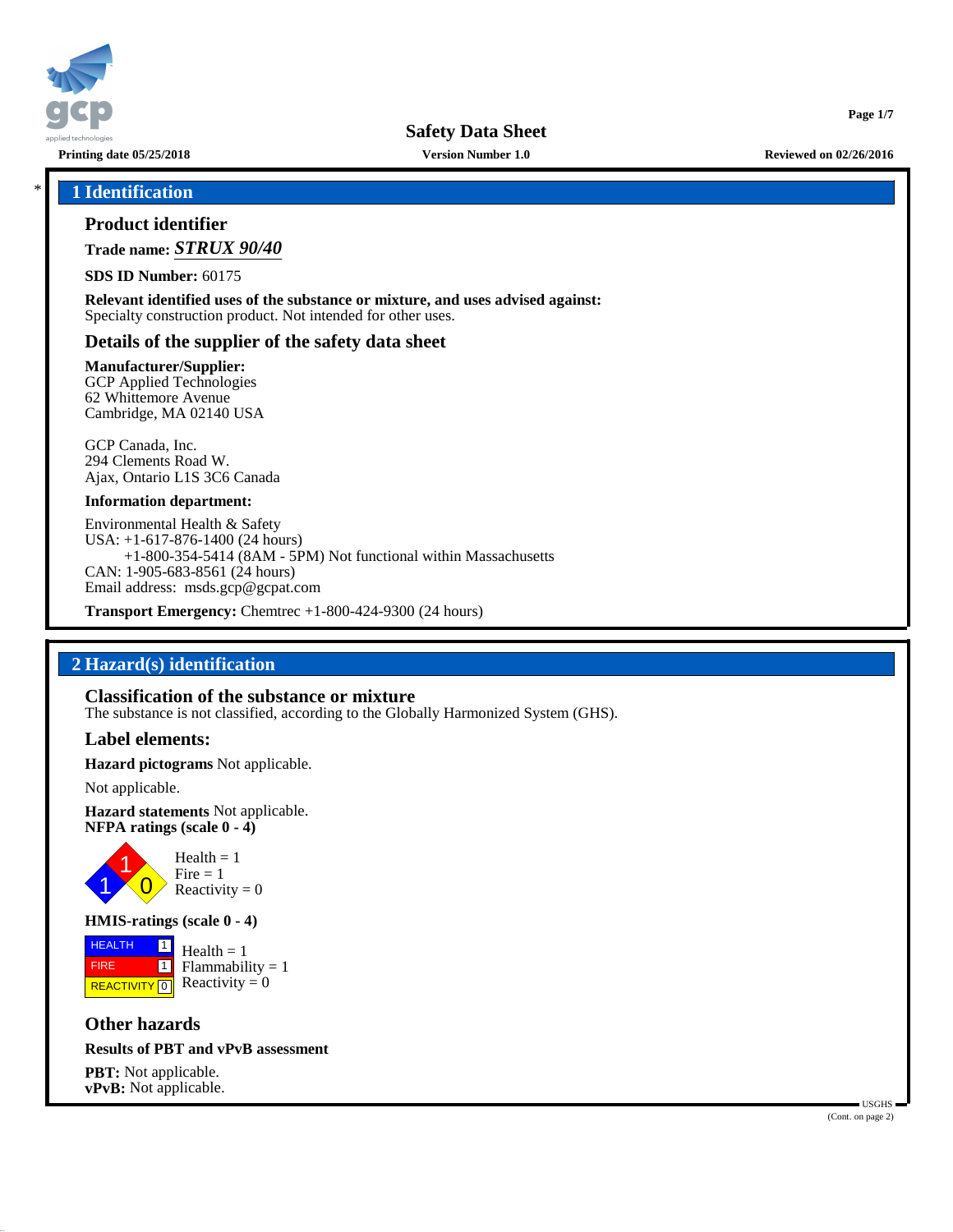(Cont. from page 1)

**Page 2/7**

# **3 Composition/information on ingredients**

# **Chemical characterization: Substances**

**CAS Number:** Polypropylene/Polyethylene Fiber Blend

**Additonal information:** This Product contains no hazardous ingredients.

## **4 First-aid measures**

#### **Description of first aid measures**

**General information:** Get medical advice/attention if you feel unwell.

#### **After inhalation:**

Supply fresh air. If required, provide artificial respiration. Keep patient warm. Consult doctor if symptoms persist. No special measures required.

#### **After skin contact:**

Generally the product does not irritate the skin. Immediately wash contaminated skin with soap or mild detergent and water. If this chemical soaks clothing, immediately remove clothing and wash skin.

#### **After eye contact:**

Rinse cautiously with water for several minutes.

Seek immediate medical advice.

# **After swallowing:**

Rinse mouth.

Do NOT induce vomiting.

#### **Information for doctor:**

**Most important symptoms and effects, both acute and delayed** No further relevant information available.

**Indication of any immediate medical attention and special treatment needed** No further relevant information available.

## **5 Fire-fighting measures**

## **Special hazards arising from the substance or mixture**

Combustion products may include toxic gases such as carbon monoxide and smoke.

#### **Advice for firefighters**

**Protective equipment:** Wear personal protective equipment.

**Additional information** Collect contaminated fire fighting water separately. It must not enter the sewage system.

## **6 Accidental release measures**

# **Personal precautions, protective equipment and emergency procedures**

Wear protective equipment. Keep unprotected persons away.

## **Methods and material for containment and cleaning up:**

Contain and/or absorb spill with inert material (i.e. sand, vermiculite) then place in a suitable container.

#### **Reference to other sections**

See Section 7 for information on safe handling.

See Section 8 for information on personal protection equipment.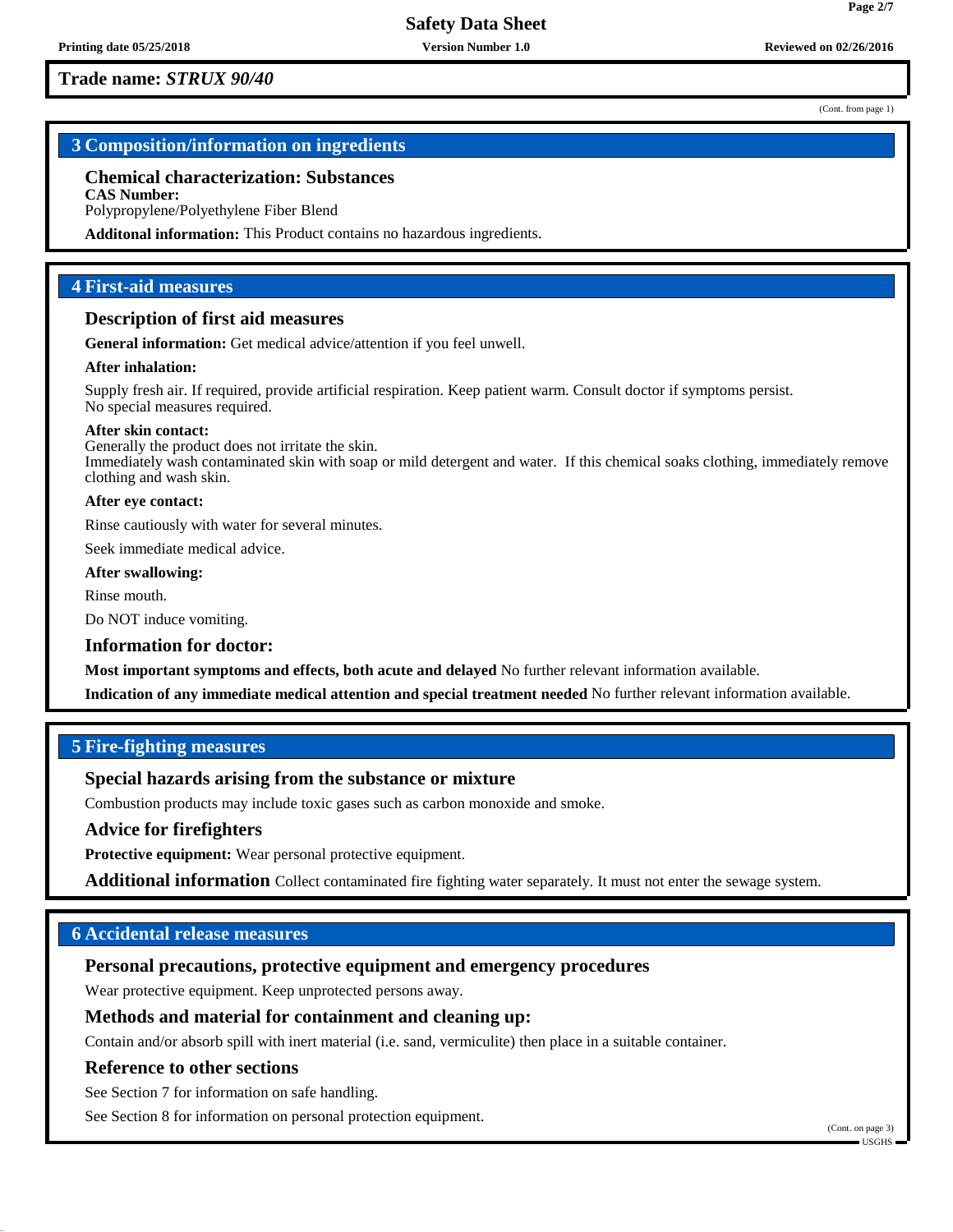See Section 13 for disposal information.

# **7 Handling and storage**

# **Handling:**

#### **Precautions for safe handling**

Avoid contact with eyes, skin and clothing. Do not take internally. Practice good personal hygiene to avoid ingestion. Use only with adequate ventilation. Wash clothing before reuse. FOR PROFESSIONAL USE ONLY. KEEP OUT OF CHILDREN'S REACH.

**Information about protection against explosions and fires:** No special measures required.

# **Conditions for safe storage, including any incompatibilities**

**Storage:**

**Information about storage in one common storage facility:** No special measures required.

**Further information about storage conditions:** Keep receptacle tightly sealed.

**Specific end use(s)** No further relevant information available.

# **8 Exposure controls/personal protection**

**Additional information about design of technical systems:** No further data; see item 7.

## **Control parameters**

**Components with limit values that require monitoring at the workplace:** Not required.

**Additional information:** The lists that were valid during the creation were used as basis.

## **Exposure controls**

**Personal protective equipment:**

**General protective and hygienic measures:** The usual precautionary measures for handling chemicals should be followed.

## **Breathing equipment:**

Control exposure to ingredients with workplace control parameters if mentioned above. If no ingredients are listed, respiratory protection is generally not required.

If exposure limits are listed and may be exceeded, use approved respiratory protective equipment and filter type appropriate for the listed ingredients. (NIOSH, CEN, etc.).

**Protection of hands:** Gloves should be worn to prevent skin contact and should be impermeable and resistant to the product.

**Material of gloves** Rubber or other impervious gloves should be worn to prevent skin contact.

#### **Eye protection:**



Safety glasses with side shield protection.



A face shield should also be worn if there is potential exposure to splash or spray.

(Cont. from page 2)

**Page 3/7**

(Cont. on page 4) USGHS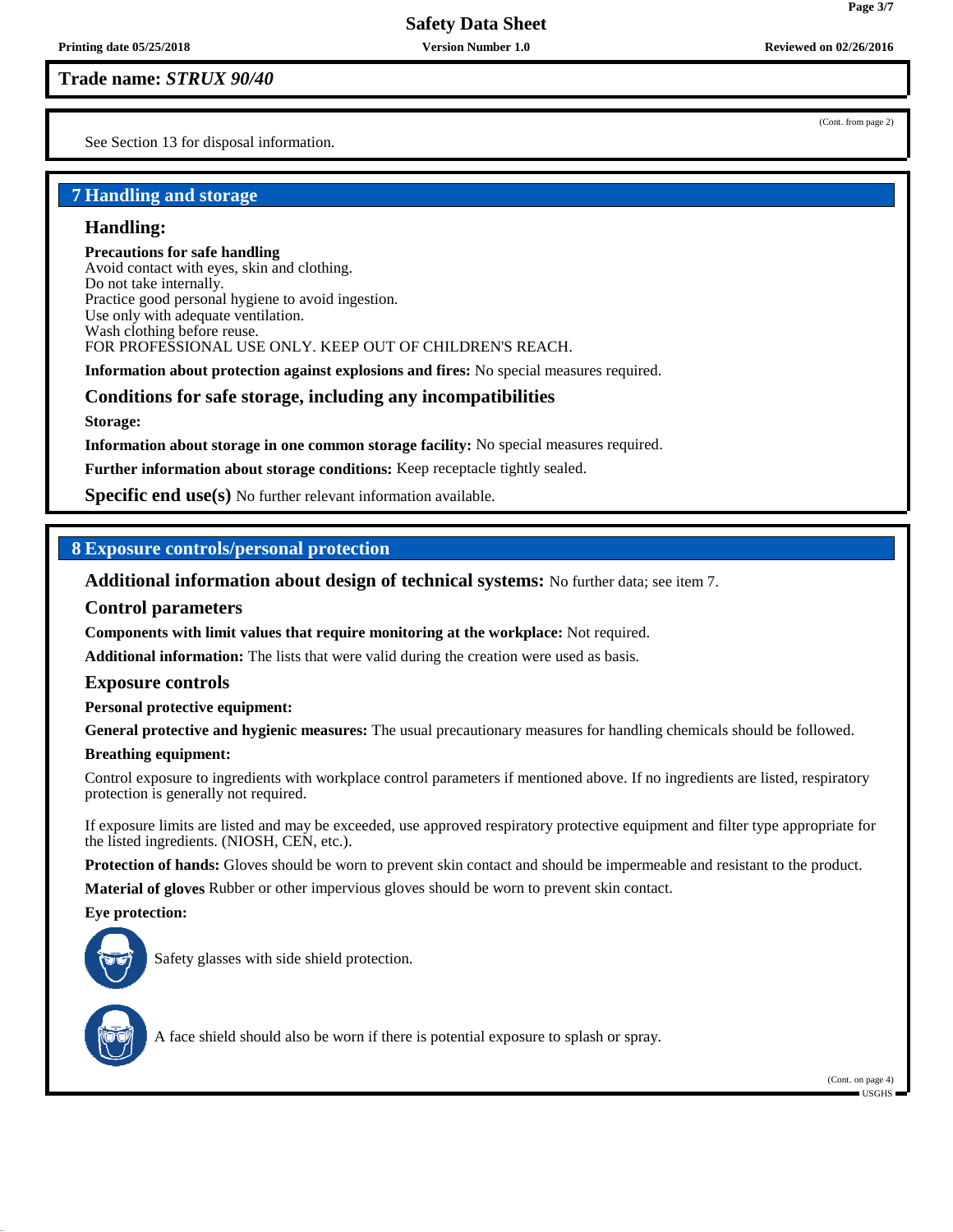#### **Body protection:**

Use personal protective equipment as required.

Take off contaminated clothing.

# **9 Physical and chemical properties**

| Information on basic physical and chemical properties                                                                    |                                                                                                                     |  |
|--------------------------------------------------------------------------------------------------------------------------|---------------------------------------------------------------------------------------------------------------------|--|
| <b>General Information</b><br>Appearance:<br>Form:<br>Color:<br>Odor:<br><b>Odor threshold:</b>                          | Solid<br>According to product specification<br>Characteristic<br>Not applicable.                                    |  |
| $pH-value (\sim):$                                                                                                       | Not applicable.                                                                                                     |  |
| <b>Change in condition</b><br><b>Melting point/Melting range:</b><br>Boiling point/Boiling range:<br><b>Flash point:</b> | Undetermined.<br>Undetermined.<br>>100 °C (>212 °F)                                                                 |  |
| <b>Flammability (solid, gaseous):</b>                                                                                    | Product is not flammable.                                                                                           |  |
| <b>Ignition temperature:</b>                                                                                             | Undetermined.                                                                                                       |  |
| <b>Decomposition temperature:</b><br>Auto igniting:<br>Danger of explosion:                                              | Not applicable under normal storage conditions.<br>Not determined.<br>Product does not present an explosion hazard. |  |
| <b>Explosion limits:</b><br>Lower:<br><b>Upper:</b><br><b>VOC Content (max):</b>                                         | Not determined.<br>Not determined.<br>Not determined.                                                               |  |
| Vapor pressure:<br>Density: $(\sim)$<br><b>Relative density</b><br>Vapor density                                         | Not applicable.<br>Not determined.<br>Not determined.<br>Not determined.                                            |  |
| Solubility in / Miscibility with<br>Water:                                                                               | Not miscible or difficult to mix.                                                                                   |  |
| Partition coefficient (n-octanol/water): Not determined.                                                                 |                                                                                                                     |  |
| Viscosity:<br>Dynamic:<br><b>Kinematic:</b><br>Molecular weight                                                          | Not applicable.<br>Not applicable.<br>Not applicable.                                                               |  |
| <b>Other information</b>                                                                                                 | No further relevant information available.                                                                          |  |

# **10 Stability and reactivity**

**Reactivity** Stable under normal conditions.

**Chemical stability**

**Thermal decomposition:** No decomposition if used according to specifications.

**Possibility of hazardous reactions** No dangerous reactions known.

**Conditions to avoid** No further relevant information available.

(Cont. from page 3)

**Page 4/7**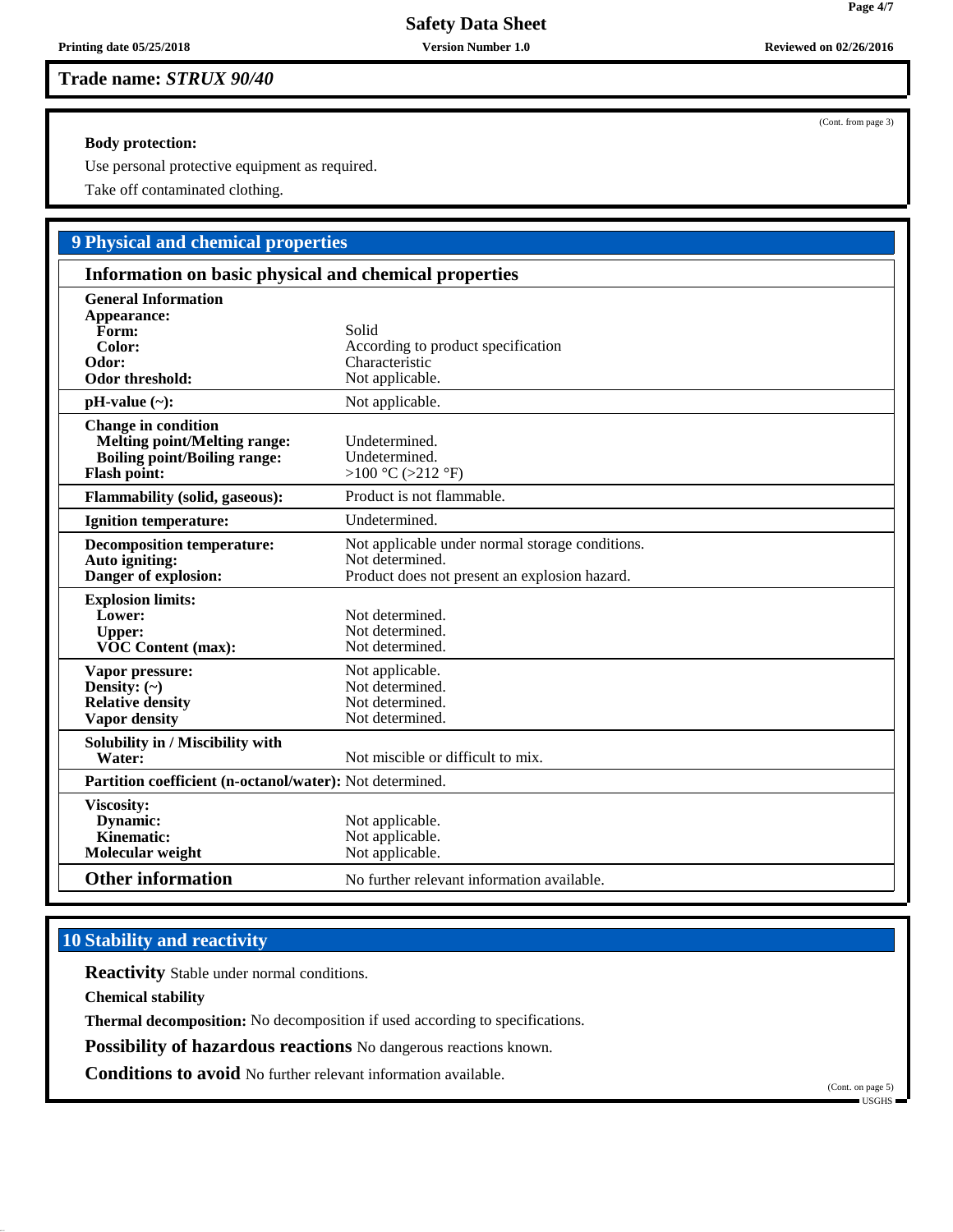**Safety Data Sheet**

**Printing date 05/25/2018 Version Number 1.0 Reviewed on 02/26/2016**

**Trade name:** *STRUX 90/40*

(Cont. from page 4)

**Incompatible materials:** No further relevant information available.

**Hazardous decomposition products:** Carbon monoxide and carbon dioxide

# **11 Toxicological information**

# **Information on toxicological effects**

**Acute toxicity:**

# **Primary irritant effect:**

**on the skin:** No irritating effect expected

**on the eye:** No irritating effect expected

**inhalation:** No irritating effect expected

**Additional toxicological information:**

## **Carcinogenic categories**

**IARC (International Agency for Research on Cancer) Human Carcinogenicity: Group 1- Positive, Group 2A- Probable, Group 2B- Possible, Group 3- Not Classifiable**

Substance is not listed.

**NTP (National Toxicology Program)**

**K–Known to be carcinogenic, R–May reasonably be anticipated to be carcinogenic**

Substance is not listed.

**OSHA-Ca (Occupational Safety & Health Administration)**

Substance is not listed.

# **12 Ecological information**

# **Toxicity**

**Aquatic toxicity:** No further relevant information available.

**Persistence and degradability** No further relevant information available.

# **Behavior in environmental systems:**

**Bioaccumulative potential** No further relevant information available.

**Mobility in soil** No further relevant information available.

# **Additional ecological information:**

**General notes:** Not known to be hazardous to water.

## **Results of PBT and vPvB assessment**

**PBT:** Not applicable. **vPvB:** Not applicable.

**Other adverse effects** No further relevant information available.

# **13 Disposal considerations**

# **Disposal methods:**

Consult all regulations (federal, state, provincial, local) or a qualified waste disposal firm when characterizing product for disposal. Dispose of waste in accordance with all applicable regulations.

(Cont. on page 6) USGHS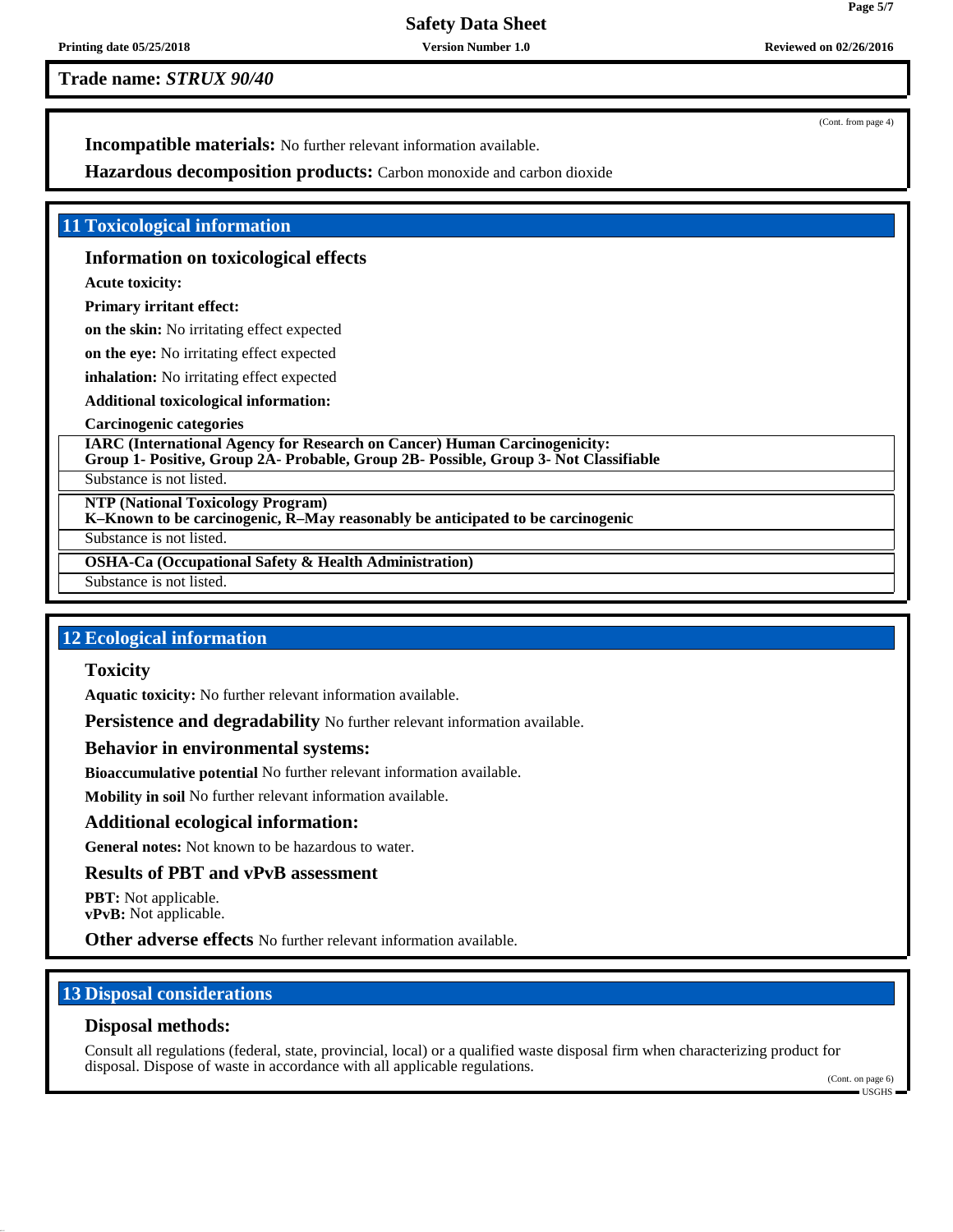(Cont. from page 5)

#### **Recommendation:**



Must not be disposed of together with household garbage. Do not allow product to reach sewage system.

# **Uncleaned packagings:**

**Recommendation:** Dispose of contents/container in accordance with local/regional/national/international regulations.

| <b>14 Transport information</b>                     |                 |  |
|-----------------------------------------------------|-----------------|--|
| <b>UN-Number</b><br>DOT, IMDG, IATA                 | Not applicable. |  |
| UN proper shipping name<br>DOT, IMDG, IATA          | Not applicable. |  |
| <b>Transport hazard class(es)</b>                   |                 |  |
| DOT, IMDG, IATA<br><b>Class</b>                     | Not applicable. |  |
| <b>Packing group</b><br>DOT, IMDG, IATA             | Not applicable. |  |
| <b>Environmental hazards:</b><br>Marine pollutant:  | N <sub>o</sub>  |  |
| <b>Special precautions for user Not applicable.</b> |                 |  |
| <b>Transport/Additional information:</b>            |                 |  |
| <b>DOT</b><br><b>Remarks:</b>                       | Not Regulated.  |  |

# **15 Regulatory information**

**SARA (Superfund Amendments and Reauthorization Act) Section 302/304 (extremely hazardous substances):** Substance is not listed. **Section 313 Reportable Ingredients (Chemicals present below reporting threshold are exempt):** Substance is not listed. **SARA Section 312/Tier I & II Hazard Categories:** None **North America Chemical Inventory Status TSCA (Toxic Substances Control Act - United States):** Substance is not listed. **CEPA (Canadian DSL):** Substance is not listed. **California Proposition 65: (Substances <0.1% unless noted in Section 3) Chemicals known to cause cancer:** Substance is not listed. **Chemicals known to cause reproductive toxicity for females:** Substance is not listed. (Cont. on page USGHS